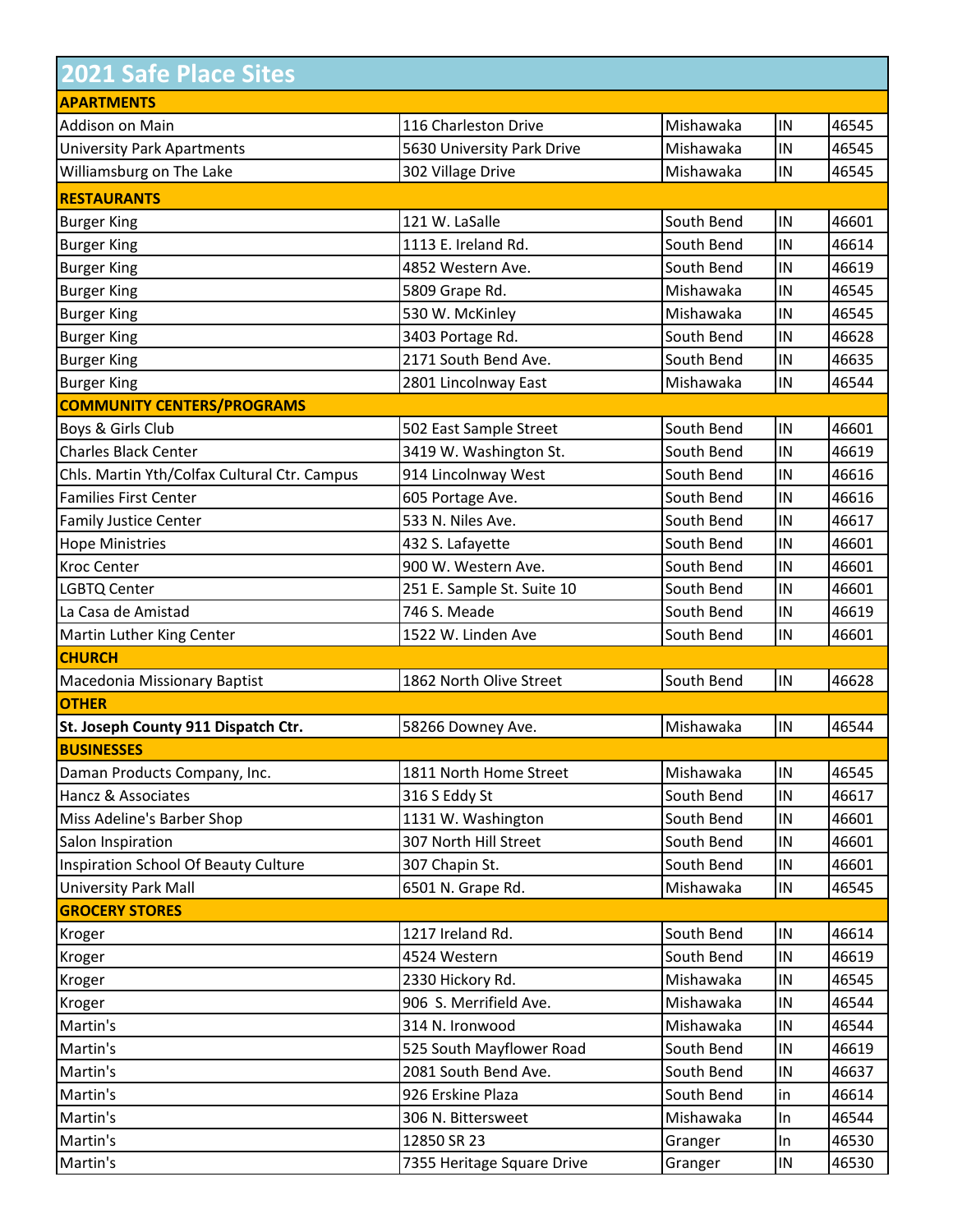| <b>FIRESTATIONS</b>                  |                            |                     |            |       |
|--------------------------------------|----------------------------|---------------------|------------|-------|
| New Carlisle EMS                     | 106 Arch St.               | <b>New Carlisle</b> | $\sf IN$   | 46552 |
| <b>New Carlisle FD</b>               | 204 E. Michigan St.        | <b>New Carlisle</b> | $\sf IN$   | 46552 |
| Clay Fire Territory Station #21      | 18776 Cleveland Rd.        | South Bend          | IN         | 46637 |
| Clay Fire Territory Station #22      | 18355 Auten Road           | South Bend          | IN         | 46637 |
| Clay Fire Territory Station #23      | 51775 Portage Rd.          | South Bend          | $\sf IN$   | 46628 |
| Clay Fire Territory Station #24      | 13981 S.R. 23              | Granger             | ${\sf IN}$ | 46530 |
| Clay Fire Territory Station #25      | 12481 Anderson Road        | Granger             | $\sf IN$   | 46530 |
| Warren TWP Fire Station #1           | 54837 Quince Rd.           | South Bend          | ${\sf IN}$ | 46628 |
| Warren TWP Fire Station #2           | 59330 Crumstown HWY        | North Liberty       | $\sf IN$   | 46554 |
| Penn Fire Territory Station #13      | 13750 McKinley Hwy.        | Mishawaka           | IN         | 46544 |
| Penn Fire Territory Station #14      | 13960 Jackson Rd. & Elm    | Mishawaka           | $\sf IN$   | 46545 |
| SW Central Fire Territory Station #1 | 23626 Filmore Road         | South Bend          | $\sf IN$   | 46619 |
| SW Central Fire Territory Station #2 | 19971 Kern Road            | South Bend          | $\sf IN$   | 46614 |
| Mishawaka FD                         | 333 E. Douglas Rd.         | Mishawaka           | IN         | 46545 |
| Mishawaka FD                         | 3000 Harrison Rd.          | Mishawaka           | $\sf IN$   | 46544 |
| Mishawaka FD                         | 600 Union St.              | Mishawaka           | IN         | 46544 |
| Mishawaka FD                         | 2332 N. Main St.           | Mishawaka           | $\sf IN$   | 46545 |
| <b>SBFD Station 1</b>                | 1222 S. Michigan Street    | South Bend          | $\sf IN$   | 46601 |
| <b>SBFD Station 2</b>                | 402 M.L. King Drive        | South Bend          | ${\sf IN}$ | 46601 |
| <b>SBFD Station 3</b>                | 1805 McKinley Ave.         | South Bend          | $\sf IN$   | 46617 |
| <b>SBFD Station 4</b>                | 220 N. Olive Street        | South Bend          | IN         | 46628 |
| <b>SBFD Station 5</b>                | 2221 Prairie Ave           | South Bend          | $\sf IN$   | 46614 |
| <b>SBFD Station 6</b>                | 4302 W. Western Ave.       | South Bend          | IN         | 46619 |
| <b>SBFD Station 7</b>                | 616 Portage Ave.           | South Bend          | $\sf IN$   | 46616 |
| <b>SBFD Station 8</b>                | 2402 S. Twyckenham Drive   | South Bend          | ${\sf IN}$ | 46614 |
| <b>SBFD Station 9</b>                | 2520 W. Mishawaka Ave.     | South Bend          | $\sf IN$   | 46615 |
| <b>SBFD Station 10</b>               | 5303 York Rd               | South Bend          | $\sf IN$   | 46614 |
| <b>SBFD Station 11</b>               | 3505 N. Bendix Drive       | South Bend          | $\sf IN$   | 46628 |
| <b>HOSPITALS/CLINICS</b>             |                            |                     |            |       |
| <b>Memorial Hospital</b>             | 615 N. Michigan St.        | South Bend          | ${\sf IN}$ | 46601 |
| <b>Healthlinc Southeast</b>          | 1708 S. High St.           | South Bend          | ${\sf IN}$ | 46613 |
|                                      |                            |                     |            |       |
| <b>Healthlinc Centennial</b>         | 621 Memorial Dr. Suite 402 | South Bend          | ${\sf IN}$ | 46601 |
| Beacon Midwifery Centered Clinic     | 621 Memorial Dr. Suite 403 | South Bend          | IN         | 46601 |
| Indiana Health Clinc                 | 813 S. Michigan Street     | South Ben           | ${\sf IN}$ | 46601 |
| Healthlinc                           | 420 W. 4th St.             | Mishawaka           | IN         | 46544 |
| <b>SJRMC</b>                         | 5215 Holy Cross Pkwy       | Mishawaka           | ${\sf IN}$ | 46544 |
| <b>LIBRARIES</b>                     |                            |                     |            |       |
| New Carlisle Public Library          | 408 S. Bray St.            | New Carlisle        | ${\sf IN}$ | 46552 |
| SJCPL-Centre Twp                     | 1150 E. Kern Road          | South Bend          | ${\sf IN}$ | 46614 |
| SJCPL-Lakeville                      | 120 North Michigan         | Lakeville           | ${\sf IN}$ | 46536 |
| SJCPL-LaSalle                        | 3232 West Ardmore Trail    | South Bend          | ${\sf IN}$ | 46628 |
| SJCPL-North Liberty                  | 105 E. Market St.          | North Liberty       | IN         | 46554 |
| <b>SJCPL-River Park</b>              | 2022 Mishawaka Ave.        | South Bend          | ${\sf IN}$ | 46615 |
| SJCPL-Roger B. Francis               | 52655 Ironwood Rd.         | South Bend          | IN         | 46635 |
| SJCPL-Main Library                   | 304 S. Main Street         | South Bend          | ${\sf IN}$ | 46601 |
| SJCPL-Virginia Tutt                  | 2223 Miami Rd.             | South Bend          | IN         | 46613 |
| SJCPL-Western                        | 611 South Lombardy         | South Bend          | ${\sf IN}$ | 46619 |